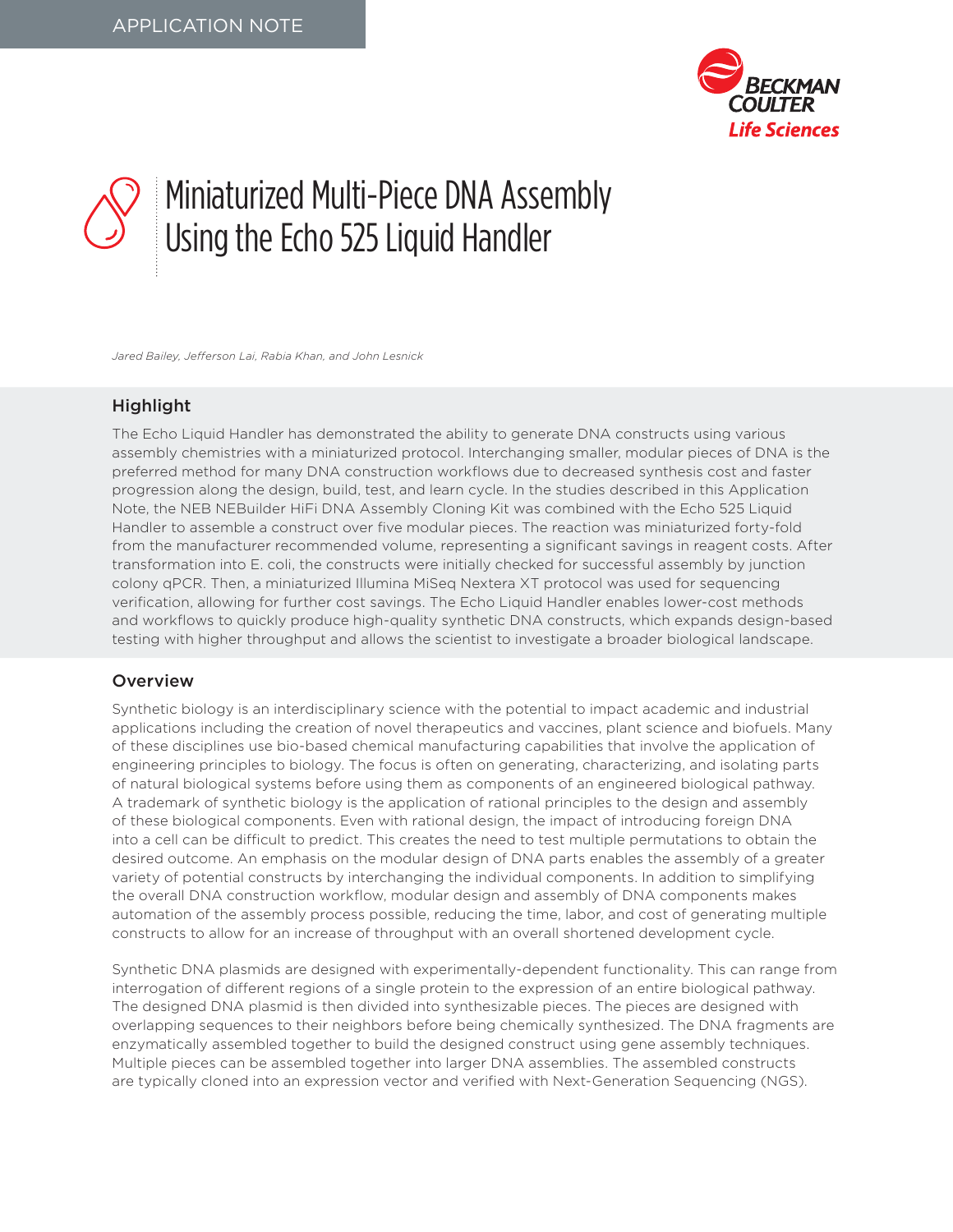Once verified, the synthetic constructs are transferred into a production cell and the function of the designer construct is assayed. After learning from the assay results, the constructs can then be modified or refined. This test cycle is repeated until a DNA construct is obtained that produces the desired function.

Phosphatidylinositol-4,5-bisphosphate 3-kinase catalytic subunit alpha (PIK3CA) is a commonly studied gene in human oncology. The mutation of specific domains from this gene have been correlated with multiple tumor types. Due to PIK3CA's importance in oncology, it was chosen to demonstrate a realworld application of miniaturization of the NEBuilder HiFi kit using the Echo 525 Liquid Handler. PIK3CA was divided into four modular pieces based on domains of interest and was tagged with C-terminal Green Fluorescent Protein (GFP) (Figure 1A). Four known cancer-linked mutations, R38H, E542K, E545K, and H1047R, were designed in modular pieces along with a wild-type control (Figure 1B). The construct was also engineered to assemble into a linearized vector to allow for future transfection into mammalian cells. The vector is interchangeably referred to as piece five after being linearized. Each piece was designed with 23 to 25 base pair DNA overlaps to its neighbor (Figure 1C), assembling five, five-piece assemblies by substituting modified modular DNA pieces at the nanoliter scale.

> **B.** Nucleotide resolution of the overlap sites that have been used to allow assembly by NEBuilder.

#### Figure 1.

Table 1. Volumes of reagents used for the modular DNA assemblies. The five desired assembly reactions are listed as headers with the requisite volume for each piece listed below in nanoliters. All of the reactions had approximately 1.25 fmols of each piece of insert DNA added. Finally, 250 nL of the NEBuilder Master Mix was added to bring the final volumes to 500 nL.

A. The complete plasmid construct to be assembled with the GFP-tagged PIK3CA being inserted into the pcDNA 3.1/Zeo (+) backbone. gBlock pieces as well as the linear vector are shown in blue, with their overlapping region shown by a light green annotation labeling them as a ligation site. The PIK3CA gene is in yellow with the linker (purple) and GFP tag (green) also annotated. Other important components of the plasmid machinery are labeled as necessary.

C. The locations of the PIK3CA functional domains (dark green) and the planned mutations (red) within the constructs. Each construct was planned as either the unmutated wild-type or with one of the four listed mutations (R38H, E542K, E545K, H1047R, or Wildtype).

Previously published work from the laboratory of Yizhi Cai, PhD at the University of Edinburgh (Kanigowska, et al. JALA 2015) has shown the ability of the Echo 550 Liquid Handler to generate two-piece assemblies using the Golden Gate and Gibson Assembly chemistries utilizing a miniaturized protocol. Additionally, we have demonstrated this five-piece reaction can be miniaturized and is robust at the 500 nL volume with 1.25 fmol of each piece as demonstrated in Table 1 in the volumes transferred by the Echo 525 Liquid Handler.



#### NEBuilder Reaction Conditions

The modular DNA assemblies were transformed into chemically competent NEB 10B E. coli. The Echo 525 Liquid Handler was then used to array 8 columns of 25 nL per construct transformation onto OmniTrays using carbenicillin as selection. The resulting isolated colonies plates were checked for quality control by colony qPCR and then sequenced using NGS. The Echo 525 Liquid Handler was used to accurately dispense a cell suspension into four qPCR reactions targeting different overlap junction regions of the assembled plasmid construct.

Colonies with all three junction Crossing points (CPs) closely matched to the ampicillin control were called positive assemblies (Figure 2). Closely matching the CP of a known control to the internal junctions allows the scientist to check whether the completed plasmid is present in the expected orientation and ratio. The sequencing of the validated plasmids can be done in a cost-effective way using a miniaturized Nextera XT protocol in conjunction with the Illumina MiSeq. Prior in-house work has demonstrated the ability to miniaturize the Nextera XT kit ten to one hundred-fold. In the Application Note Effective Miniaturization of Illumina Nextera XT Library Prep for Multiplexed Whole Genome Sequencing and Microbiome Applications, ten-fold Nextera XT reaction volumes were confirmed to also work for plasmid validation as seen in Figure 3.

Figure 2. Lightcycler 480 trace of a representative construct testing positive for all three experimental junctions in comparison to the



ampicillin marker control.

| Reagent                               | <b>DNA</b><br>Concentration<br>$(ng/\mu L)$ | ng DNA/1.25<br>fmol | <b>WT</b><br>Reaction<br>(nL) | <b>R38H</b><br>Reaction<br>(nL) | <b>E542K</b><br>Reaction<br>(nL) | <b>E545K</b><br>Reaction<br>(nL) | <b>H1047R</b><br>Reaction<br>(nL) | Echo<br>Calibration          |
|---------------------------------------|---------------------------------------------|---------------------|-------------------------------|---------------------------------|----------------------------------|----------------------------------|-----------------------------------|------------------------------|
| Piece 1 WT                            | 23.6                                        | 16                  | 25                            |                                 | 25                               | 25                               | 25                                | 394LDV_Plus<br>√Q_<br>e<br>G |
| Piece 1 R38H                          | 25                                          | 16                  |                               | 25                              |                                  |                                  |                                   |                              |
| Piece 2 WT                            | 14.6                                        | 11                  | 50                            | 50                              | 50                               | 50                               | 50                                |                              |
| Piece 3 WT                            | 7.69                                        | 14                  | 75                            | 75                              |                                  |                                  | 75                                |                              |
| Piece 3 E542K                         | 10                                          | 14                  |                               |                                 | 75                               |                                  |                                   |                              |
| Piece 3 E545K                         | 10                                          | 14                  |                               |                                 |                                  | 75                               |                                   |                              |
| Piece 4 WT                            | 29.6                                        | 26                  | 50                            | 50                              | 50                               | 50                               |                                   |                              |
| <b>Piece 4 H1047R</b>                 | 30                                          | 26                  |                               |                                 |                                  |                                  | 50                                |                              |
| Piece 5                               | 83.9                                        | 83                  | 50                            | 50                              | 50                               | 50                               | 50                                |                              |
| <b>NEBuilder</b><br><b>Master Mix</b> |                                             |                     | 250                           | 250                             | 250                              | 250                              | 250                               |                              |

• 1 hr 50oC Incubation (Reaction in Thermocycler with Heated Lid)